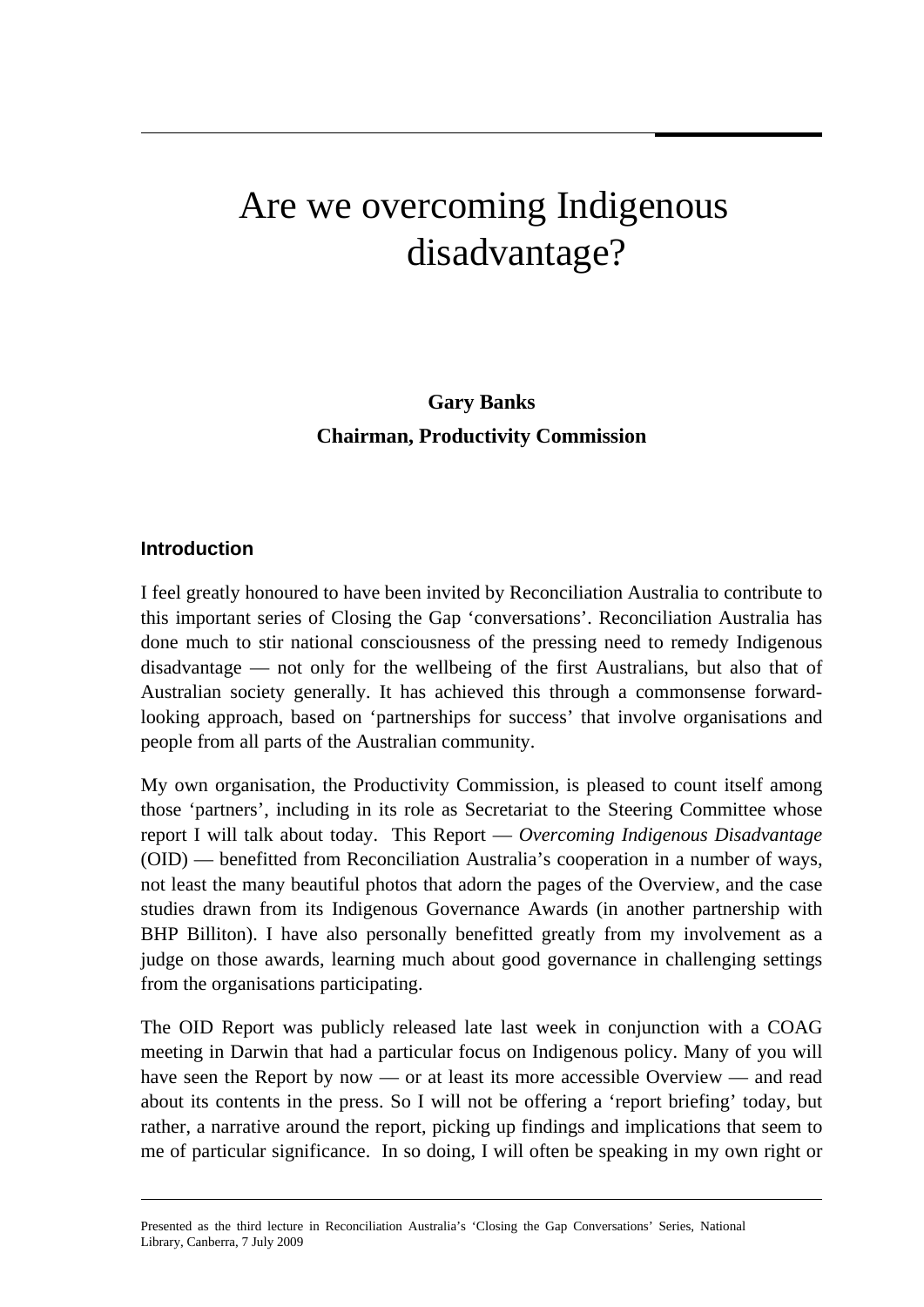as Chairman of the Productivity Commission, not just as Chair of the Steering Committee responsible for the Report.

The Prime Minister's widely reported statement that he was 'devastated' by what this Report reveals is a sentiment that would be shared by many Australians. There are at least two reasons for this. One is the wide gulf between the circumstances of Indigenous and other Australians, documented in page after page of the Report. The second is the limited progress we have made in bridging it.

It is now seven years since governments made a commitment to work together in new ways to tackle the root causes of disadvantage. In an important break with the past, in 2002 they agreed to commission a 'regular report' to monitor national outcomes in a systematic way — and thereby hold themselves accountable. My expectation when presenting the first OID report in 2003, was that many of the disparities evident at that time would have begun to narrow by now. Six years and three reports later, that has been clearly achieved for only about 20 per cent of the indicators. In 10 per cent of them things have actually gotten worse.

There are, however, a number of caveats that need to be made. Perhaps the most important is that for half the indicators in the Report the data are still not good enough for us to *know* whether there has been any progress. (If we look at the extent of progress among only those indicators for which trend data are available, the 'improvement' ratio doubles to 40 per cent.) It is also the case that much of the data only goes to 2006, and therefore cannot shed light on outcomes since more recent initiatives. So, despite considerable improvements in data since this series of reports commenced, some major deficiencies still prevent the Report from completely fulfilling the role COAG intended for it.

## **Role of the Report**

The Report has been purposefully designed — following consultations with governments and Indigenous people around the country — to focus on areas that really matter in overcoming Indigenous disadvantage. Evolving from earlier ground-breaking work by the Council for Aboriginal Reconciliation and the Ministerial Council (MCATSIA), the Report is structured around a strategic framework of outcome indicators, based on a 'preventative' model. This framework contains not only high level goals and related high level indicators, but also a second tier of indicators in 'strategic areas' where, in many cases, prior improvements in outcomes are needed and where policy actions could be expected to have an effect in shorter timeframes.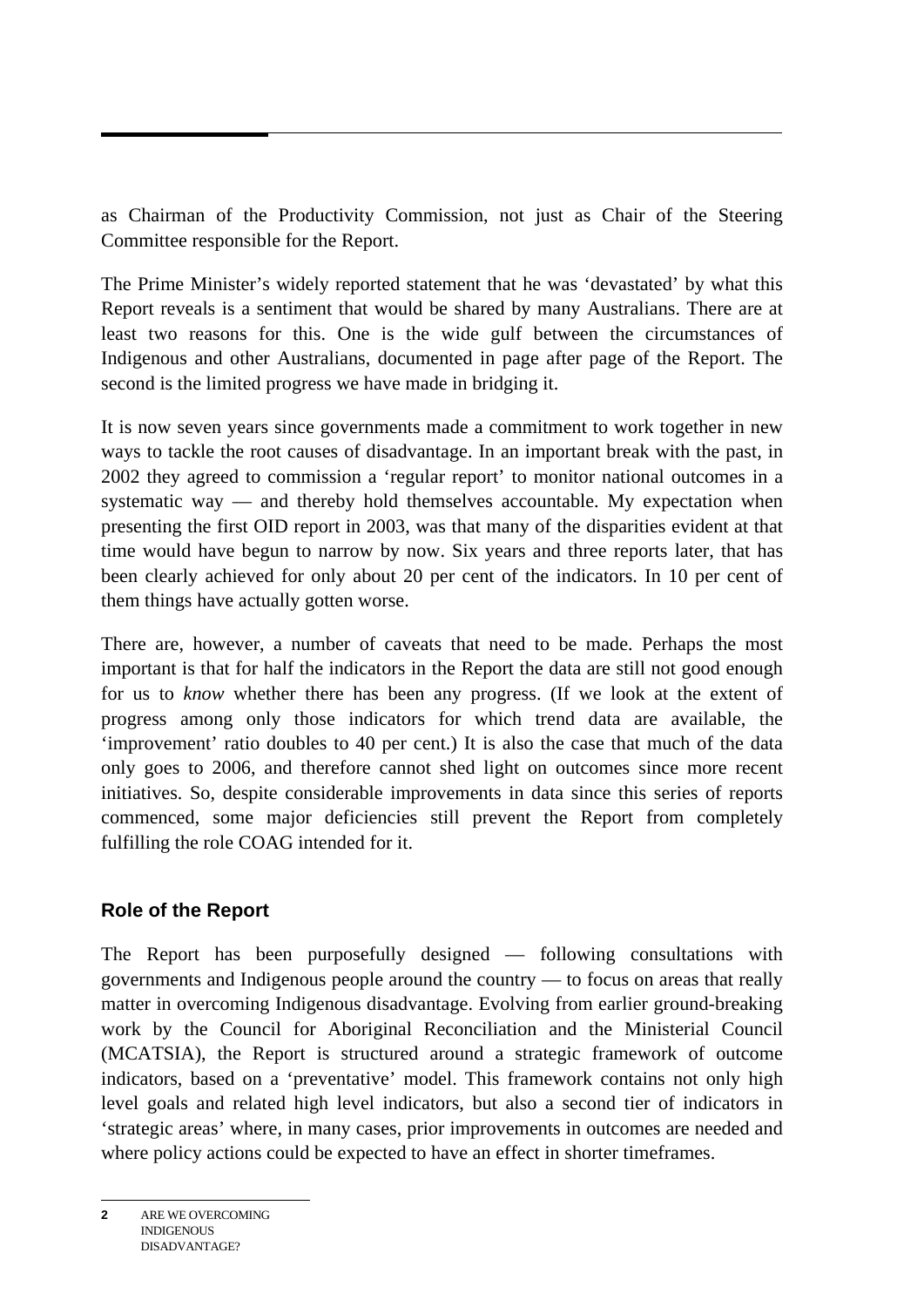The framework also recognises that disadvantage has multiple dimensions and multiple causes, many of which interact with each other. For example, educational outcomes for Indigenous children depend not only on the effectiveness of available schooling services, but also on students' health, and, importantly, the circumstances of their homes and communities.

The OID Report has evolved over time, to ensure that it retains its relevance and meaningfulness to Indigenous people and governments. In this fourth edition, there have been some significant amendments — the higher level indicators now include the six new COAG targets, and the lower tier has been modified to align it more closely with the COAG Working Group on Indigenous Reform 'building blocks'. Extra indicators have been added, but none have been lost. As we have done after previous reports, we will be conducting consultations with Indigenous people to get their feedback on the changes to the Report and their ideas on how it may be further improved.

At the time of the last report, the question of whether government accountability should be elevated further by them signing up to specific targets and timeframes remained contentious. That COAG has since agreed to what it justifiably describes as 'ambitious' targets is to be commended. However there is a commensurate need for data of sufficient quality to enable progress in the targeted areas to be properly assessed. Unfortunately, among the indicators mentioned earlier as not yet having adequate trend data are four of the six COAG targets.

These include what is arguably the most important, and certainly most symbolic, indicator of Indigenous disadvantage, life expectancy. This year's Report contains good and bad news for this indicator. The good news is that the gap in life expectancy between Indigenous and other Australians is smaller than we thought. At 10 years for women and 12 years for men, it is still clearly unacceptable and justifies COAG's efforts to eliminate it within a generation, but that task now seems more tractable than under the previous estimates of  $17 - 20$  years. (The new estimates also mean that international comparisons now look less invidious than they did in 2007 when I was fielding questions on this matter at the OECD's international conference on 'Measuring the Progress of Societies' in Istanbul.)

The bad news, as will have already become apparent, is that there is *no* news as to whether the life expectancy gap has actually narrowed. The lower estimates simply reflect more accurate mortality data and better methodologies. I understand from our statistical agencies that we can at least be more confident that we now have a robust basis for measuring progress in the future.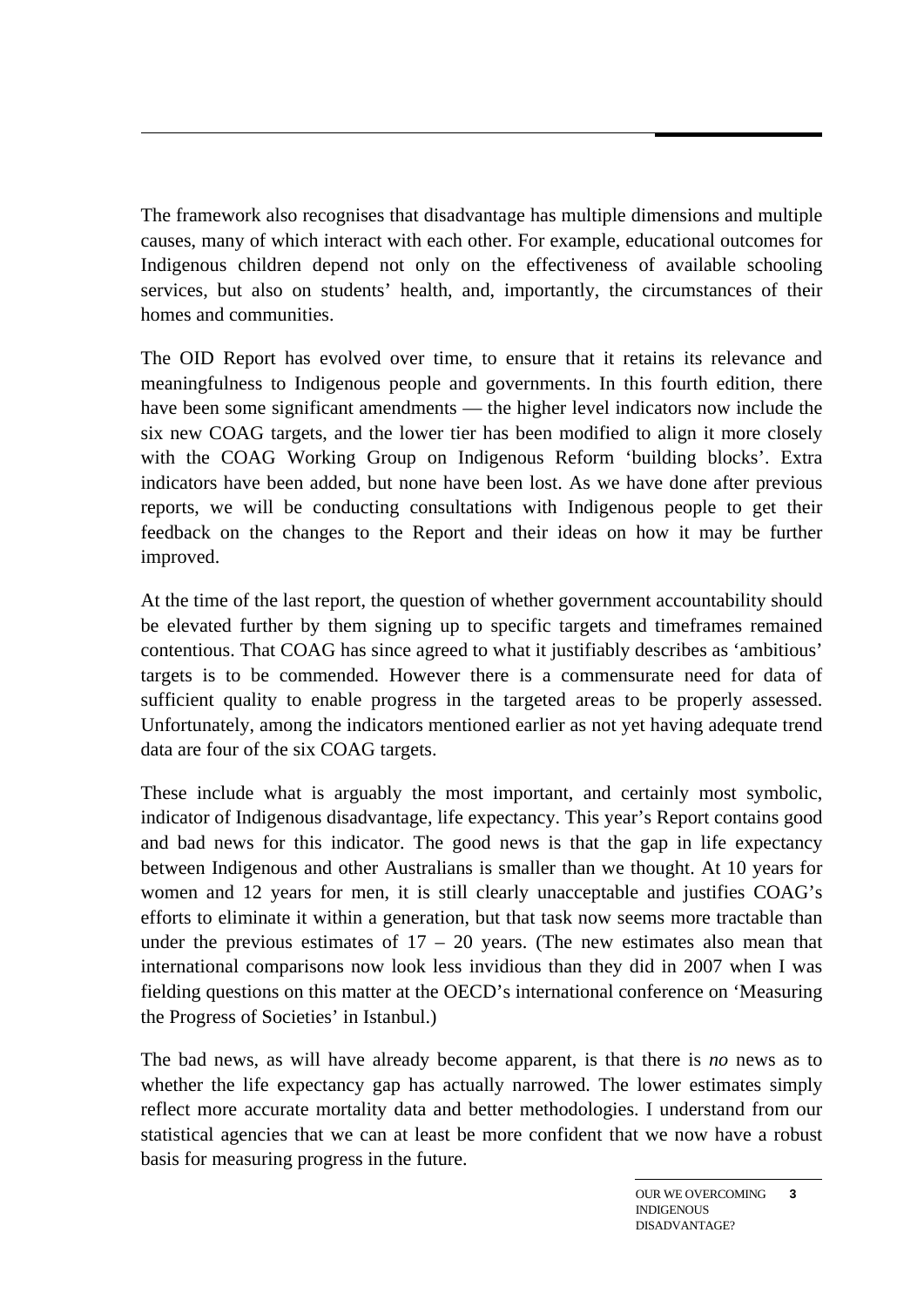# **Progress at the 'headline' level?**

The reality is that we cannot expect rapid progress in an indicator such as life expectancy, representing as it does the culmination of many influences that have accumulated over the lifecycle. That said, the average life expectancy for Indigenous people is reduced by much higher mortality rates at the very start of life. It is unqualified good news, therefore, that there has been a significant improvement in mortality rates for the crucial period from birth to 12 months. Indeed, this is one of the few higher level indicators where the gap has actually narrowed — although infant mortality is still 2 to 3 times higher than for non-Indigenous infants.

Among the other top indicators, outcomes have generally been significantly better in 'economic' than 'social' areas. For example, there was improvement in Indigenous employment rates and in average incomes in the period to 2006. This is probably best interpreted as Indigenous people sharing in the benefits of buoyant economic times, as the gap with the rest of the Australian community did not get any smaller in that period. It may also prove challenging to hold this ground in the more difficult economic times ahead.

Among the social indicators, there has been a further rise in substantiated cases of child abuse and neglect. Substantiations for Indigenous children have risen from 4 times to 6 times the rate for non-Indigenous Australians in the eight years to 2007-08. This is concerning, and has been picked up in much media reporting since the Report was released. However, few have acknowledged the qualification we emphasised, which is that the higher rate partly stems from improved reporting and follow-up in response to stricter government requirements for notification. As the Minister, Jenny Macklin, remarked in Darwin, this at least needs to be seen as a positive feature that is bringing the reality of child abuse 'out of the shadows'.

The story is somewhat different for another key social indicator, imprisonment rates, where there has also been a sharp rise throughout this decade — especially for women — one that is less likely to be distorted by variations in the accuracy of reporting. However, the most recent data, for 2008, provide cause for hope that imprisonment rates may have peaked. This was the first year that rates did not increase. Indeed, there was a small absolute decline — which looks more significant when compared to what would have been projected based on the previous trend. It is also relevant that this reduction coincided with a period of stricter policing in many communities.

However, no such reversal is apparent in the available data on juvenile detentions. Although the most recent data is for 2007, the rate for that year is 30 per cent higher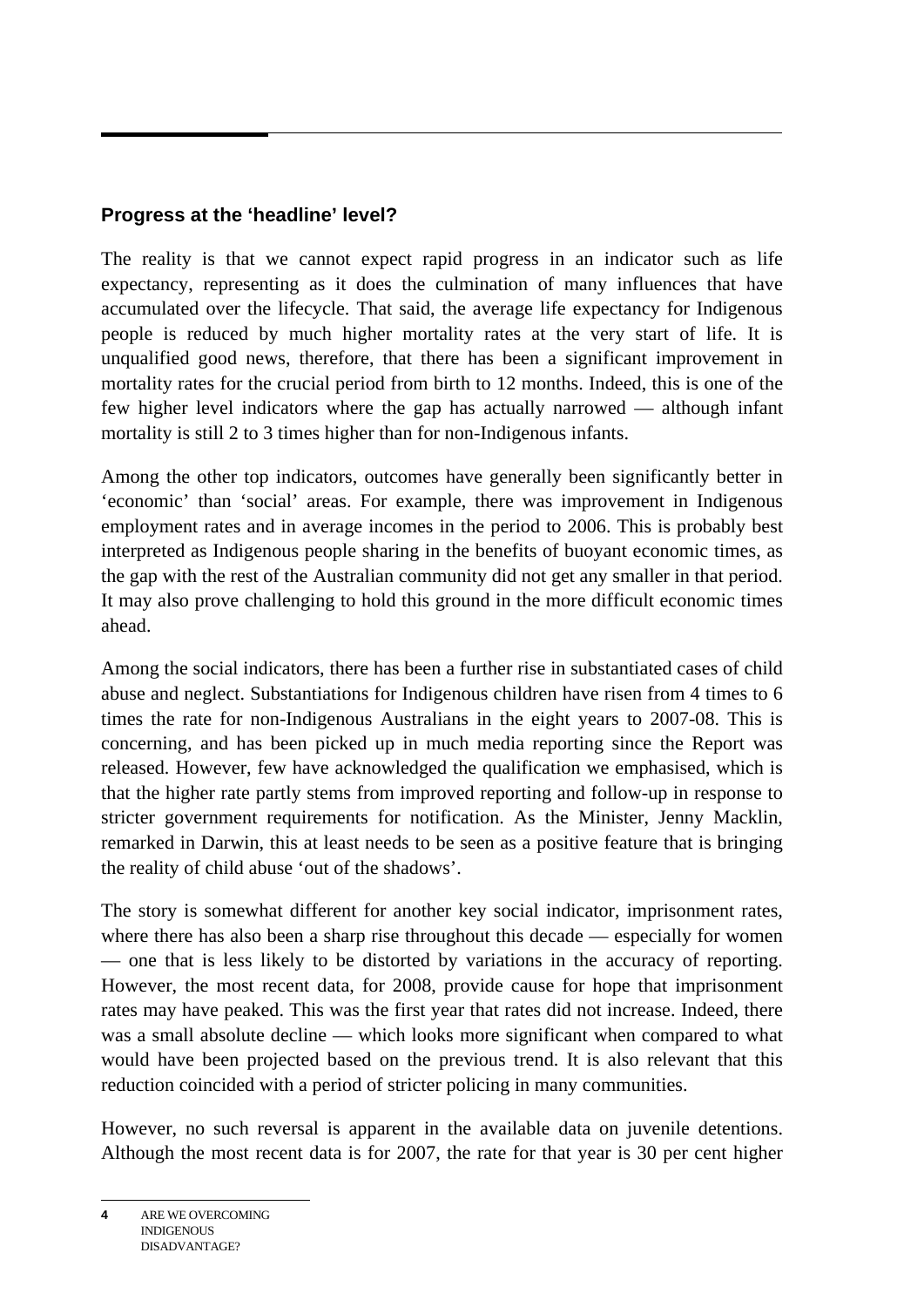than at the beginning of the decade — and 28 times greater than for non-Indigenous juveniles.

Of the four higher level indicators relating to educational performance or participation, the only discernable improvement is in Year 12 attainment, which rose by 5 percentage points between 2001 and 2006, but is still well below rates for other students. Given the importance of education, it is particularly concerning that there has been no improvement in learning outcomes at school, with performance for Indigenous students dropping sharply in successive class years relative to other students.

In sum, the overall picture for the high level indicators can be described as 'mixed' at best. For the six important COAG targets there has been an improvement in absolute terms in three, but only one (infant mortality) involves a reduction in the 'gap'.

It is also true, as noted previously, that most of the indicators at this level are the product of many influences over many years and will be slow to turn around. For this reason, indicators in the second tier have been chosen to provide a more strategic focus on areas that can have positive flow-on effects, and that are more amenable to policyinduced improvement over shorter timeframes. Again, I will not try to be comprehensive and will abstract from detail, given that the Report already provides both.

## **Getting started in life**

There are a range of indicators in the Report that relate to key aspects of early child development, particularly health and learning outcomes. As the first strategic area for action, this has been strongly supported. Too many Indigenous peoples' lives are compromised when they have barely begun.

Three of these indicators have a direct bearing on child mortality rates. (As noted, these rates have shown some improvement but there is still some way to go.) One is birthweight, with twice as many Indigenous as non-Indigenous mothers having a low birthweight baby in 2004-06. Maternal health and 'lifestyle' are key contributors, suggesting that personal responsibility has an important part to play, instead of just expecting that government services can do it all. (For example, 50 per cent of Indigenous women report that they have smoked during pregnancy.) Nevertheless, government programs in some jurisdictions have reportedly had considerable success in getting more women to attend antenatal care, and to do so earlier in their pregnancies.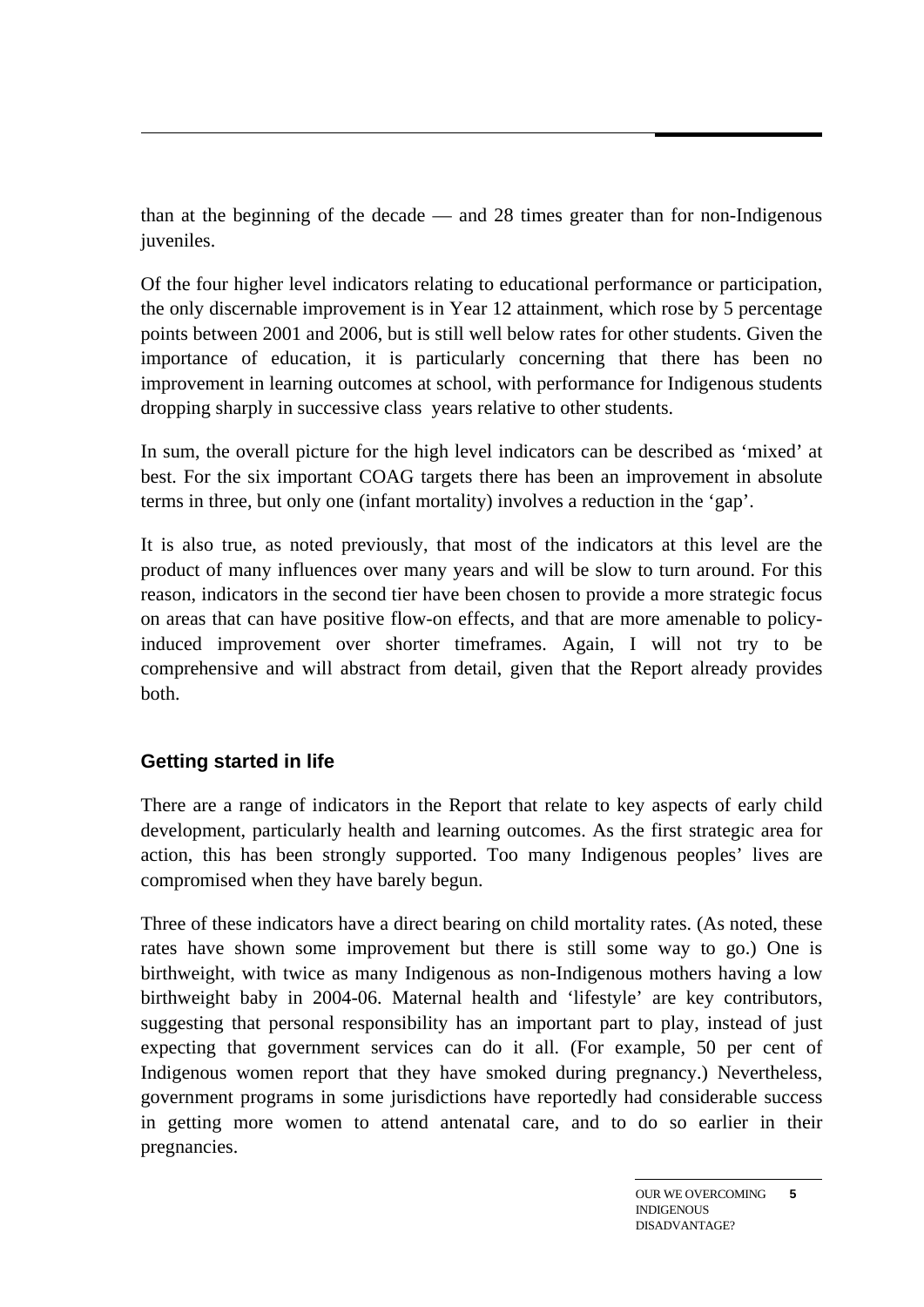A need for such services for Indigenous mothers in particular is heightened by the much greater incidence of teenage pregnancy, which in itself is a significant risk factor. It has been suggested that the Baby Bonus has perversely contributed to this in some communities, although this is not evident in aggregated trend data.

## **Healthy lives**

The old saying 'prevention is better than cure' would seem particularly apt for Indigenous health policy. For example:

- Indigenous people were several times more likely than others to die of avoidable causes in 2006, with only slight improvements since the 1990s.
- They were hospitalised for potentially preventable diseases at over six times the rate for non-Indigenous people, and the rate is increasing. Complications from diabetes play a major part.

In this area, as in others, there are no easy answers. But is seems well established that more accessible and appropriate primary health care would get us a long way. It makes possible early detection, treatment and monitoring that can prevent a small problem from becoming a large and possibly fatal one. There are some great examples to build on. One of those with which I am personally familiar from the Indigenous Governance Awards, is Wuchopperen Health Service in Cairns. It demonstrates what a well-run Indigenous organisation, with caring and highly professional staff, can achieve in terms of better health awareness, higher treatment rates and improved health and social outcomes for the local community. I understand that the WHS model has been extended to other centres and there should be scope to build further on such success.

## **Learning for life**

Education and training have been made a strategic area in their own right in this edition of the Report, so as to align the framework with COAG's 'building blocks'. This reflects the widely acknowledged importance of education to overcoming many aspects of disadvantage. Reflecting on this fact in his speech as 'Australian of the Year' for 2009, Mick Dodson said:

I'd like to see every Australian child next Australia Day geared up for the start of the 2010 school year…That every child deserves a good education, and that a country as prosperous as this one should be able to provide it, are things all of us agree on. We've been agreed on it for a very long time – and yet we still can't do it.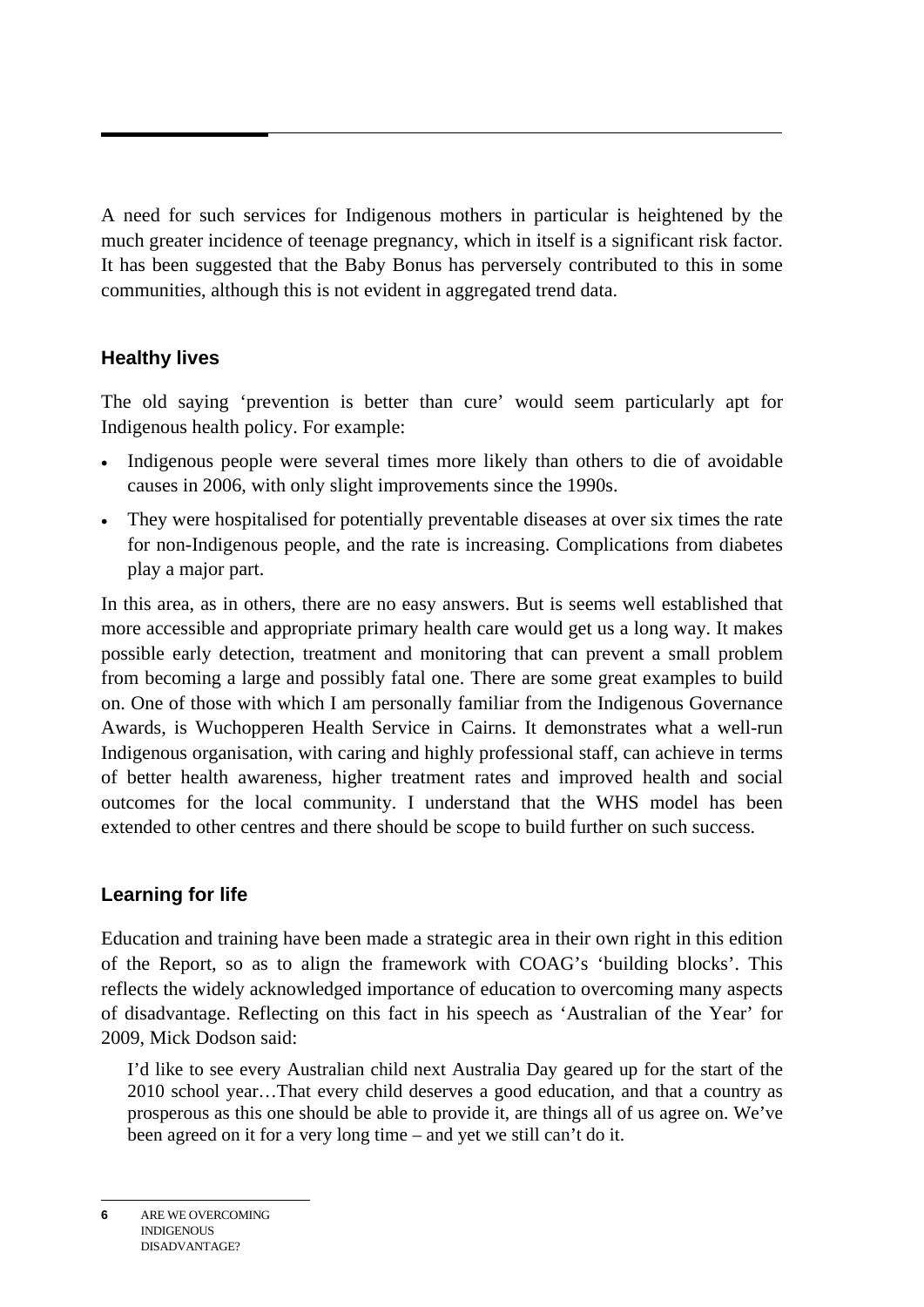Attendance at school is fundamental to better outcomes. For many years, it has been observed that rates of enrolment and attendance at school have been low for Indigenous children. But there have been no nationally consistent data available to verify or monitor this. So it is a step forward that this year's Report has been able to include attendance data for the first time. These data confirm that attendance rates for Indigenous students are indeed lower than for other students, with the differences widening at high-level years. The differences, while significant — particularly in those jurisdictions with more remote communities — are not as great as some had anticipated. However, the data only relate to students who are enrolled; other data indicate that a larger proportion of Indigenous children are not even enrolled in school.

Lack of engagement of Indigenous young people with school is also apparent from the sharp decline in retention rates from Year 10 for cohorts of Indigenous students who had enrolled in Year 7/8. By Year 12, only 43 per cent of those students were still in school. The picture has not improved over time (and helps put in perspective the slight improvement in Year 12 completion rates).

A study conducted by DEWR in 2006 at Halls Creek, found that key factors in low school attendance were lack of parental pressure, bullying at school and perceptions about teacher performance. More generally, it is evident that achieving better educational outcomes for Indigenous students will require actions both at home and within Indigenous communities, as well as within the school environment itself.

The most important determinant of a school's performance, as Chris Sarra has emphasised, is the calibre of its leadership and the quality of its teaching. It is therefore pleasing to see teacher quality receiving due recognition by COAG, and an indicator directed at this has been added to the Report's framework. Unlike the challenges of improving students' home environments, this is an area that governments should actually be able to address directly. But that means confronting the causes of a more general malaise in public education and the teaching workforce, which extends beyond the ambit of Indigenous education.

The most difficult schools and students within the public system should at least be receiving a fair share of the more able teachers. But this is obviously not the way the system currently works. How to transform it toward this end is a topic worthy of a speech in its own right and I will not presume to have the answers today.

However, I would like to draw attention to one part of the answer — the need to train and recruit more Indigenous teachers and teaching 'assistants'. I first became aware of their potential during a trip to South East Gippsland (Victoria) when consulting on the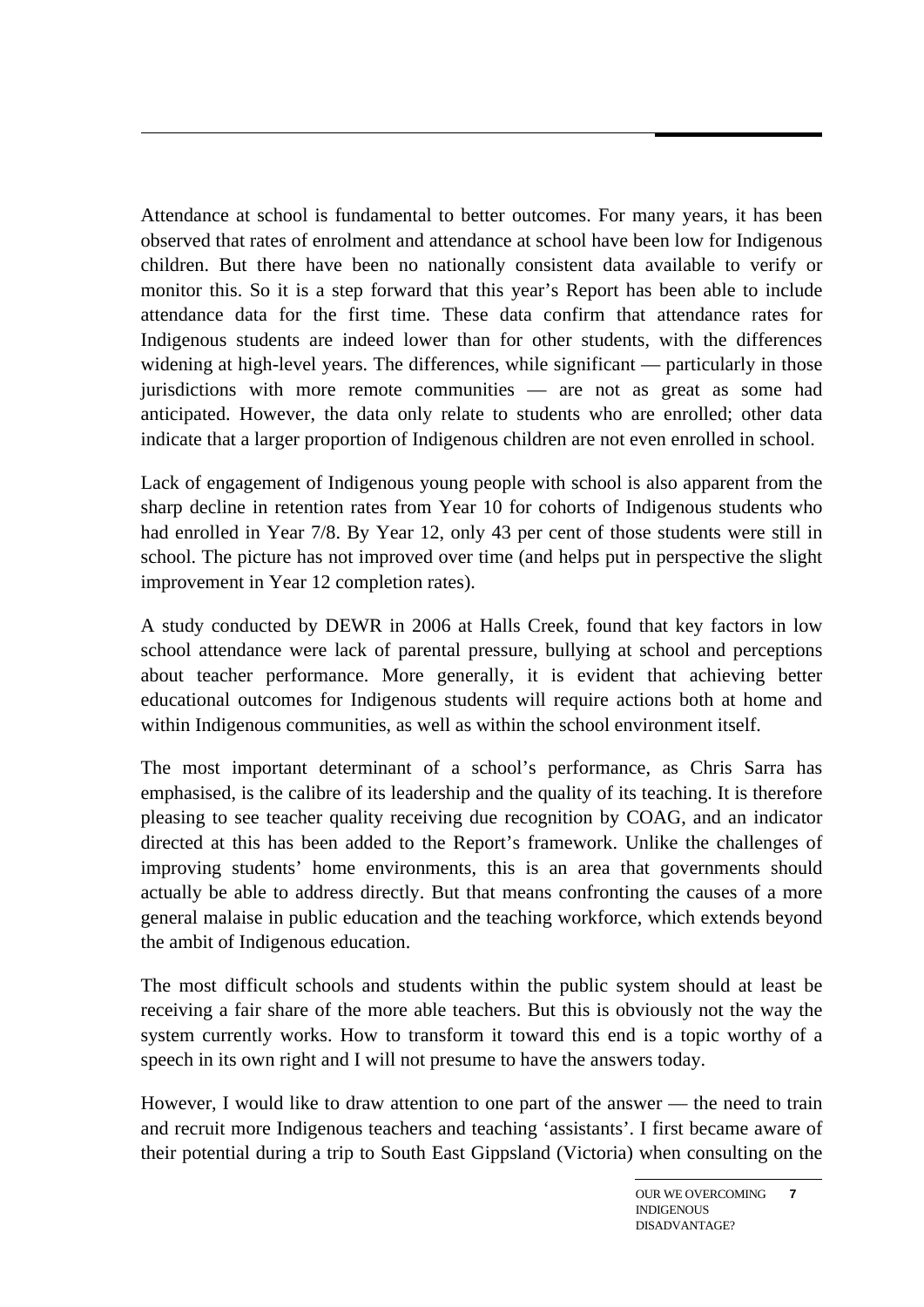first OID Report. On that trip, I met a young Koori woman who had turned her life around and was now doing the same for other Koori kids, as an assistant at the local high school. I asked her what she found the most challenging part of her job. Expecting her to tell me about the problems of dealing with difficult kids, she instead surprised me by saying that her biggest initial challenge was educating the other teachers at her school.

Indigenous staff in schools with significant numbers of Indigenous students provide a reassuring presence for those students, and they will often be better placed to offer support and guidance when it is most needed. But the teaching assistant in Gippsland convinced me that they can also help guide and support other teachers in what is a very challenging area to do well in.

Efforts to upgrade the teaching workforce in schools receiving Indigenous students are essential, but are unlikely on their own to close the education gaps. Commensurate efforts need to be made within Indigenous communities themselves to encourage families and children to value school. Programs that bridge school and home environments can play an important complementary role. A number of innovative examples of such programs have emerged in recent years and we have showcased them as 'Things that work' case studies in the OID Report. They include incentive-based programs such as the Clontarf Football Program in WA and the NT, and the 'No School No Pool' program in some remote communities. Such initiatives have generally been developed in cooperation with local communities. They have not only led to significantly improved school attendance and performance, but also better health and societal outcomes. Whether other programs that rely more on sticks than carrots can be as successful, such as the linking of welfare payments to school attendance, remains to be seen.

## **Home and community**

The environment at home and within communities has major impacts on Indigenous peoples' lives and prospects — providing protective 'resilience' that help Indigenous people cope with adversity, but also considerable strains and tensions. From the many indicators under these headings, I will touch on just two, both of which have pervasive effects.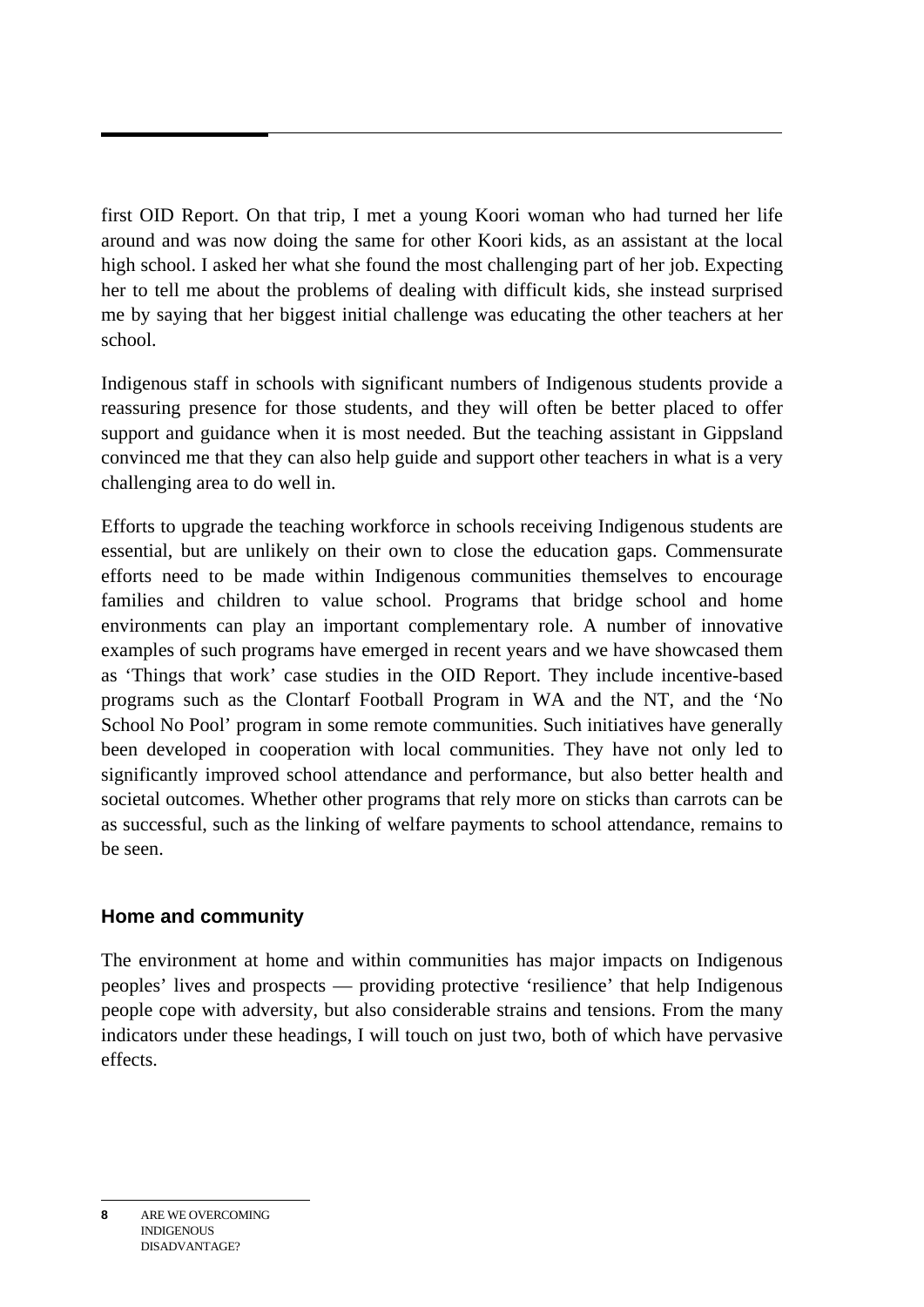#### *The housing issue*

The first, which has been much in the press recently, is housing. As is now well known, overcrowding can give rise to a variety of poor social and economic outcomes. The latest data available, from the 2006 census, reveals some progress compared to five years earlier, though Indigenous people were still five times as likely as other Australians to be living in an overcrowded dwelling. Unsurprisingly, the problem is more severe in remote regions, particularly in the Northern Territory, and often involves rented community-owned dwellings.

Indigenous housing has therefore rightly been elevated as a policy objective, with some \$5.5 billion in spending to be devoted to it over the next 10 years. There has been criticism in recent days that the construction of new homes with this money has not been happening fast enough. If delay is caused by undue redtape, that criticism is warranted. But if not, I have some sympathy with the Minister's observation that it is desirable to 'hasten slowly' in this area, given a need to avoid the mistakes of the past.

The unpleasant fact, not always publicly acknowledged, is that deficiencies in housing are partly due to a significant proportion of the existing housing stock having been rendered uninhabitable by the occupants. This can be at least partly attributed to such houses not being valued by those who live in them, and a lack of incentive or obligation to look after them. So if any delays in construction are a consequence of better consultation with communities about their housing needs and design preferences, or through trying to achieve a greater sense of 'buy-in' than has occurred in the past, then that should be accepted as part of the investment needed to get better outcomes in this crucial area.

Speaking of costs, it is obviously important from the perspectives of both Indigenous people and taxpayers that housing needs are met in a cost-effective manner. The high unit cost of Indigenous housing, especially in more remote areas, is astonishing and seems difficult to explain solely in terms of transport costs. I suspect that part of the high price tag is due to building standards that may not properly reflect the tradeoffs between benefits and costs. It may also reflect scarcity of skilled tradespeople and lack of an adequately competitive market. If so, these are further reasons why it may be wise to take the time to achieve greater value for money, with the goal of providing a larger number of houses from scarce public funds.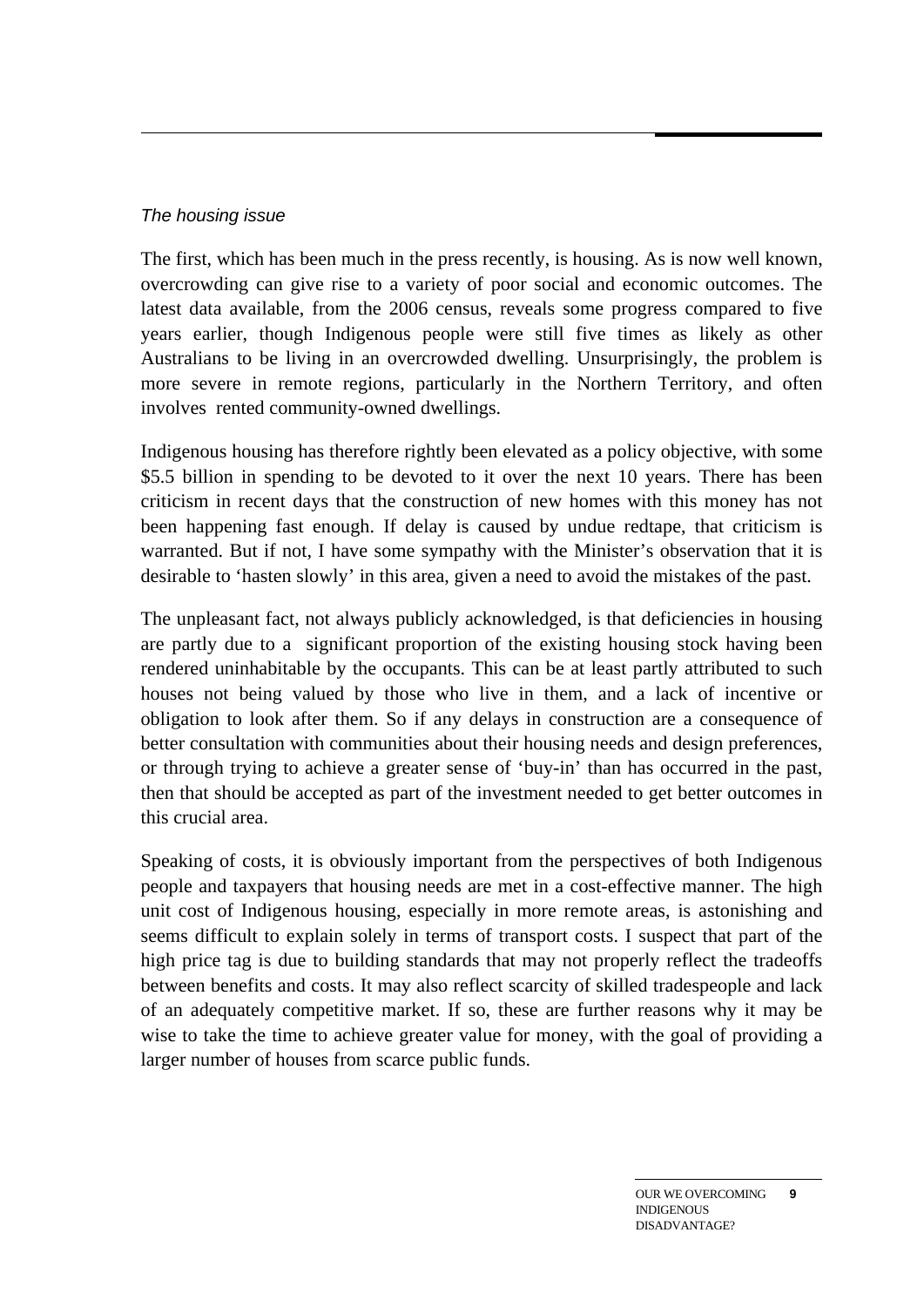#### *Alcohol and drug issues*

The second issue in this strategic area relates to alcohol and drug use, which have been blighting many communities. Indigenous people are increasingly expressing a view that, regardless of deeper causes, the problems require strict and urgent remedies. Noel Pearson has been the most vocal Indigenous leader on this issue, and perhaps also the most confronting.

Substance abuse ….. is a learned behaviour and the factors necessary for the growth of substance abuse in communities are firstly, the availability of the drug, secondly money to acquire the drug, thirdly time to use the drug, fourthly the example of drug use in the immediate environment and lastly a permissive social ideology in relation to the use of the drug. (Pearson 2003)

The relative severity of these problems does not show up in the Report's aggregate statistics about usage, no doubt for the same reason that gambling within the wider community is heavily under-reported in the Household Expenditure Survey. People do not like to admit to 'bad' behaviour. A more revealing indicator that does not rely on self-reporting is homicide data. This shows that alcohol was implicated in 70 per cent of cases involving Indigenous people, compared to 23 per cent for other homicides. Moreover, hospitalisations related directly to alcohol occur at much higher rates for Indigenous people across most relevant conditions (for example, they are seven times higher than for non-Indigenous people for disorders arising from 'acute intoxication').

A number of approaches to these problems have been followed in different communities and some are documented in this Report. They include the initiative to restrict sales of alcohol to low strength bear in Fitzroy Crossing (Western Australia), the Groote Eylandt Management Plan in the Northern Territory, and the Alcohol Management Plans in Cape York. The key differences among the various programs relate to the severity of the controls and the degree to which they are 'owned' or accepted by the local communities concerned. The most wide-ranging initiative currently is under the NTER, which involves the banning of grog except in prescribed canteens, together with an income management regime. This has some similarities to what is happening in Cape York, with the important difference that the four communities in the Cape York trial were engaged in its development. Monitoring and evaluating outcomes from these different approaches will be crucial to finding a sustainable way forward that gets the balance right.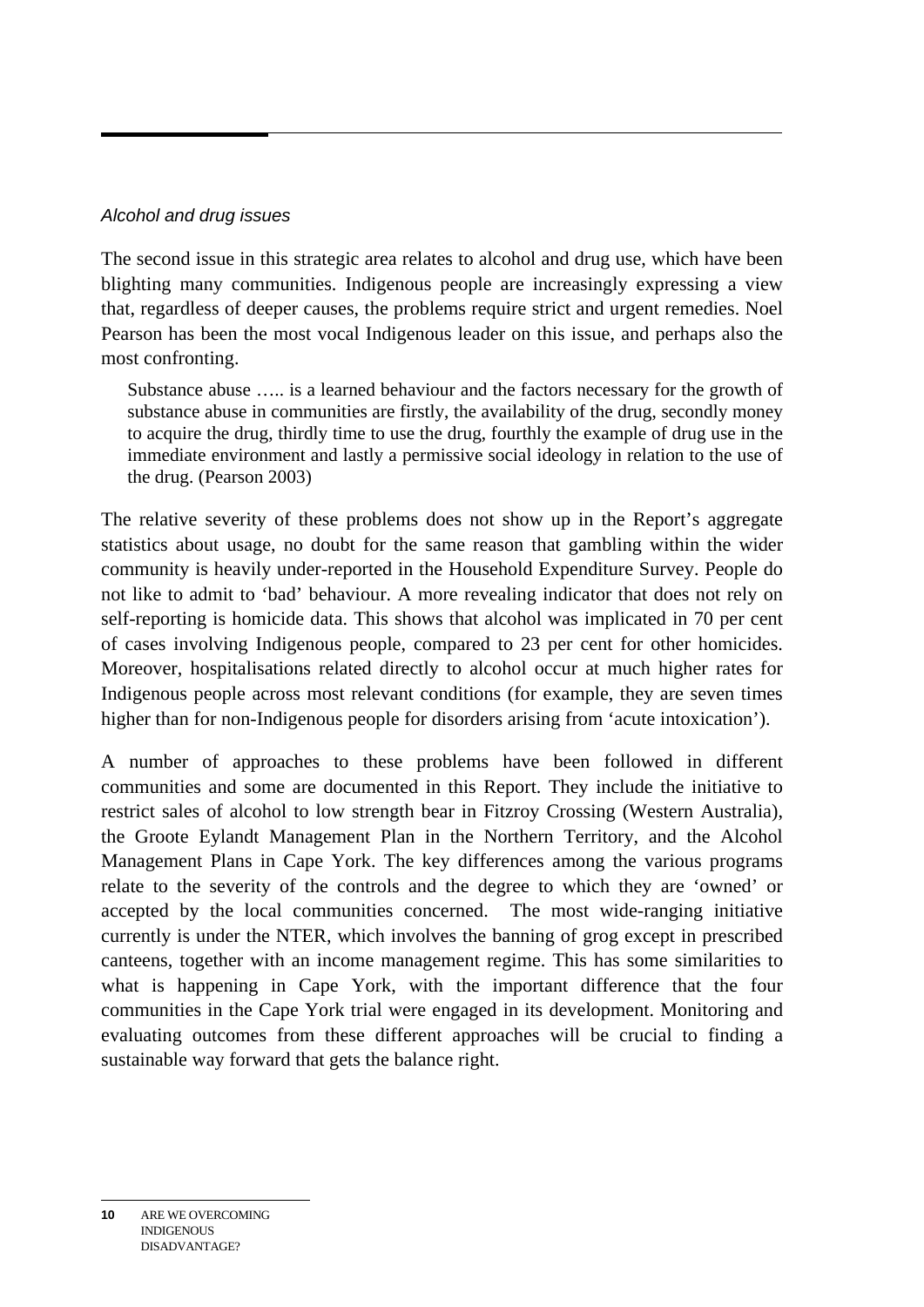## **Participating in the economy**

In all societies, increased participation in the economy has been a key to reducing disadvantage, yielding both material and social benefits. It is therefore heartening that we have seen increases in Indigenous employment and income levels in recent years. But we are far from seeing the gap close with the rest of the community, especially when allowing for the contribution of CDEP to Indigenous employment

There are various contributors to the employment gap, but a key one has been a welfare system that has undermined work incentives. Indigenous people are 2 to 5 times more reliant on different forms of welfare support than other Australians. In 2004-05, almost one half of Indigenous people of working age relied on government payments as their main source of income, compared to (an already high) 17 per cent for the rest of the community.

It is not generally known that CDEP came into being following concerns by Aboriginal elders themselves about the corrosive effects on their communities of 'sit-down money'. It was a sound idea, especially in remote areas with limited job opportunities. But the program acquired a life of its own — growing in coverage beyond where it was most needed and becoming a dead-end for many of those on it. After some initial problems, the current reforms, which include provision for more training and mobility assistance, seem to be on the right track.

It is hard to overstate the challenges in this area, especially where people have been unemployed or underemployed for a long time. Training is an important part of the answer, but needs to be relevant and linked to real work prospects. Some of the more successful programs, such as the one initiated by Dick Estens at Moree (New South Wales), have involved partnerships with potential employers and effective systems to motivate and monitor the progress of the people concerned.

Self-employment and private enterprise initiatives are a major feature of the Australian economy, but Indigenous people appear to be greatly underrepresented. One contributor to this has been an inability to make effective private use of communal land. It is therefore welcome that initiatives are underway to address this.

#### **Governance and leadership**

Leadership is very important in Indigenous communities, as it is elsewhere in Australia. Where communities have initiated significant reforms, it has often been through the drive and standing of individual men and, increasingly, women. I have met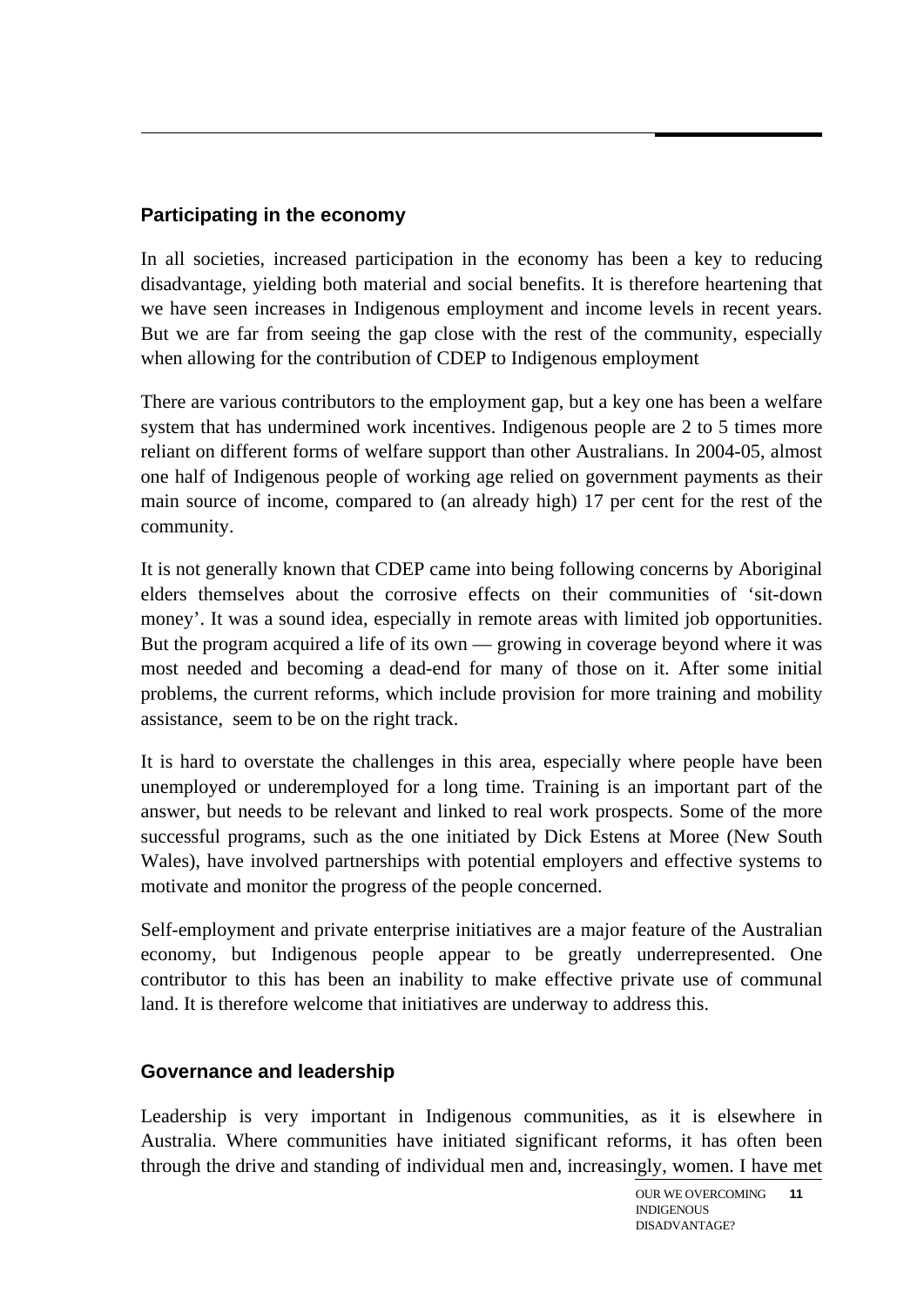many impressive leaders and potential leaders in the years since we started on this exercise. They include talented members of a younger generation, providing real hope for the future. But many Indigenous leaders face a Herculean task dealing with problems that have accumulated over decades, as well as the rivalries and divergent interests that are evident within many communities, the members of which may have quite disparate regional and ethnic origins.

Effective leadership  $-$  getting the important things done  $-$  can be greatly facilitated by good governance arrangements. As noted by Stephen Cornell in the first 'Conversation' in this series:

….investments in education or health or housing or dozens of other things are unlikely to pay off without a capable governance system in place that can translate plans into action, priorities into concrete strategies, commitments into behaviour…..Governance is not one of a number of silos standing out there in the Indigenous world. It is a foundation of effective action across the board.

Good governance is easier to define than to achieve in practice. And it is very difficult to capture in indicators. Drawing on international research and a program of work by Reconciliation Australia, the Report sets out ingredients that are integral to effective Indigenous governance and examines a number of examples that may have wider potential. In the last two reports, we have showcased case studies taken from shortlisted applicants for the Indigenous Governance Awards.

Involvement on the judging panel for those awards opened my eyes to how many wellrun and innovative Indigenous organisations there are in this country — a good news story that rarely gets a run in media reporting of Indigenous affairs. Indeed, I stand by the observation that I made in an article coinciding with last year's awards, that the best of these organisations outclass many mainstream organisations or enterprises in Australia. In addition to the standard requirements for good governance, they exhibit a profound connection with community that makes the best of them truly remarkable.

There nevertheless remains a pressing need to improve Indigenous governance arrangements, especially at the community level, and the IGA and OID exercises are pointing to models that could potentially be adopted or introduced more widely.

While good governance has been lacking in many Indigenous communities, it has also been lacking within government itself. This is partly a legacy of divided jurisdictional responsibilities, and partly due to 'silo-based' approaches to service delivery and policy development within individual administrations.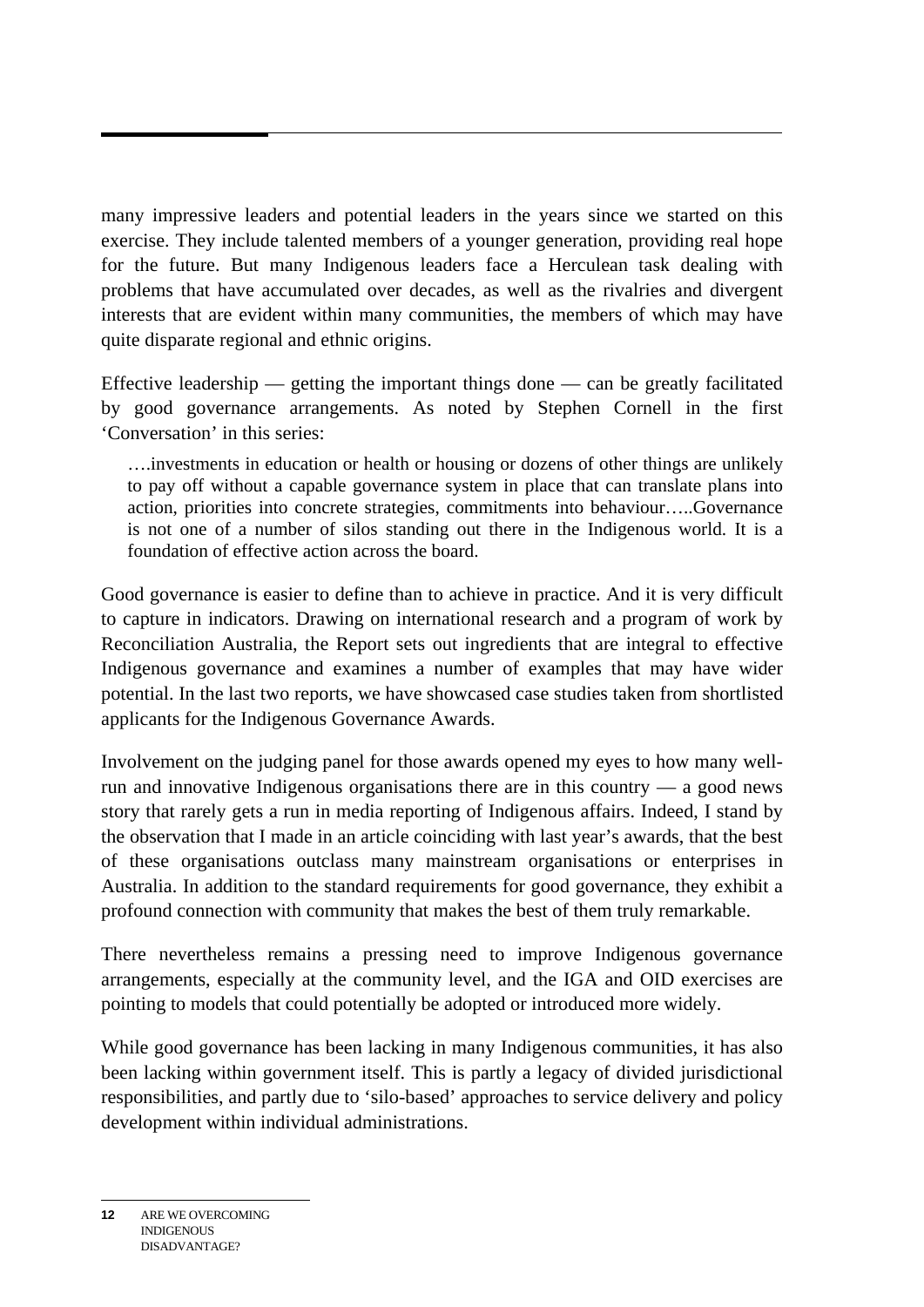The result has been a staggering lack of coordination in service delivery, inadequate policy development and program evaluation, and a surfeit of redtape — all of which have contributed to poor outcomes and a lack of capacity to take corrective action when things go wrong. COAG's commitment to forge new, nationally coordinated approaches is therefore of major significance. These will presumably have learnt from initial misadventures with the earlier COAG trials, most of which fell considerably short of their objectives. One lesson is the importance of collecting baseline information and ongoing performance reporting for evaluation.

Key recent initiatives by COAG include the 'National Framework of Principles for Government Service Deliver to Indigenous Australians' (2004); the new reporting of national expenditure on services to Indigenous people (allowing us for the first time to discover how much is being spent and where) and, most recently, the 'National Partnership on Remote Service Delivery' (2009). The last of these targets 26 Indigenous communities in remote regions, adopting processes that integrate service planning and delivery across governments, with a single government 'interface' for each community. This has been complemented by the appointment of a new 'Coordinator General for Remote Indigenous Services', responsible for implementating major reform initiatives in housing, infrastructure and employment programs. While promising, the effectiveness of these new arrangements will only be revealed in time. If successful, hopefully they can be drawn on more widely.

## **Concluding remarks**

At the broadest level, there are two sorts of challenges for government in overcoming Indigenous disadvantage. The first and most obvious challenge is developing and implementing effective policies and programs. The second and perhaps more fundamental one, is to generate the information needed to assess which policies are working and how much progress has been achieved. The two challenges are clearly closely related: good policy development depends on good information.

It is very important therefore that this has now been formally recognised by all governments, with COAG establishing a reporting framework to generate policyrelevant information at three levels: high level monitoring of programs, expenditures linked to outcomes, and program effectiveness.

The OID report has an important role at the top level, not only in monitoring outcomes for Indigenous people, but also in its focus on areas where policy needs to make most difference. To fully meet its potential in these respects, the Report must have access to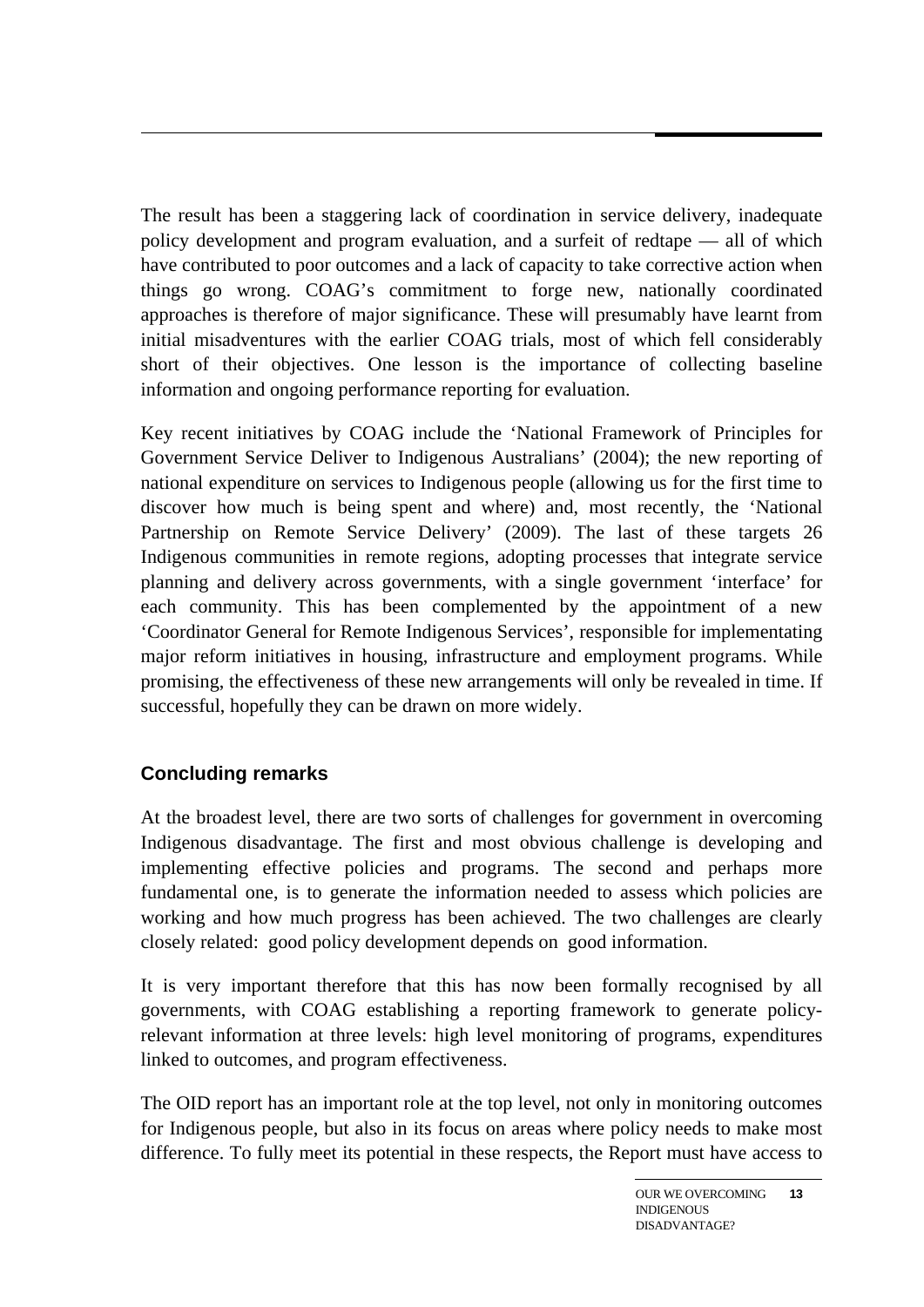robust data. As the Prime Minister observed in the revised terms of reference for the exercise, 'without high quality data, it is impossible to understand where we are headed'.

Despite considerable advances over the past 7 years, we still do not have trend data for about half of the 50 indicators in the report. Moreover, the data for many indicators do not support reliable comparisons across jurisdictions or geographic areas. Better data on outcomes for Indigenous people in remote regions relative to urban centres is particularly important, as Helen Hughes has emphasised. The OID Report includes it wherever possible, but there is as yet little data being collected to support the sort of breakdowns she favours.

Of particular note are deficiencies in hospitalisation and deaths data, where the extent of Indigenous identification has been improving but remains inadequate for reliable comparisons across geographic areas. Rising levels of Indigenous identification over time — a positive development in itself — have made it particularly difficult to interpret some time series.

There are also deficiencies in availability of data specifically for Torrens Strait Islander people. Given their relatively small numbers, they tend to get swamped statistically in administrative collections. Nevertheless, it would be useful to have more detailed reporting for Torres Strait Islanders at least in those parts of Queensland where there are higher population densities.

While outcomes data in the OID Report provide important information, for policymaking purposes there is no substitute for detailed evidence-based assessments and reviews of specific programs. One advantage of our Federation is that it has generated many different policy and program innovations. However, with some exceptions, Australia has squandered the opportunity to learn systematically from these diverse experiences in order to indentify those that could make a difference if applied nationally. In a small way, the OID Report has sought to redress this, by including mini case studies of 'things that work' (or appear to be working) in areas targeted by the framework, often at the level of particular communities or regions.

The report identifies four factors that are common to many of the 'things that work':

- Cooperative approaches between Indigenous people and government, often involving non-profit and private sectors as well. (The Cape York Welfare Trial is illustrative of the power of this.)
- Community involvement in program design and decision-making a 'bottom-up' contribution, rather than just relying on 'top-down' direction. (There are many